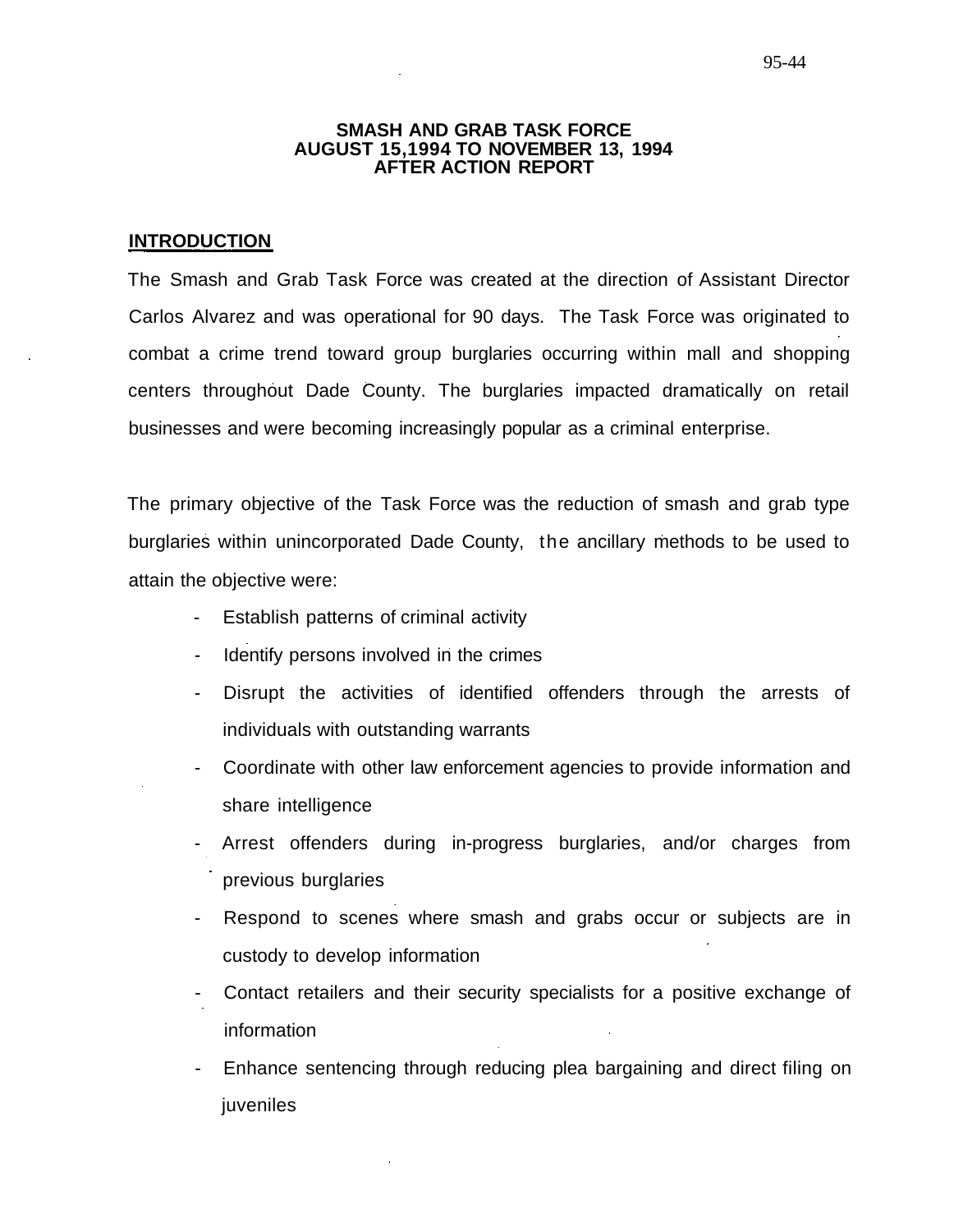The Smash and Grab Task Force was successful in accomplishing its stated objective. The remainder of this report will provide a summary of: the planning that took place prior to implementation; the operational phase; problems that were encountered; the results and evaluation of the operation; recommendations; and a conclusion.

# **PLANNING**

The Smash and Grab Task Force was modeled after a pilot program at the Intracoastal District. Based upon this previous experience, personnel from the Intracoastal District were selected to spearhead the Task Force. The Task Force was composed of one lieutenant, three sergeants, and 15 officers who were detached from Police Services.

Funding for the extraordinary expenses involved in the operation in the amount of \$35,000 was provided from a Law Enforcement Trust Fund (LETF) grant entitled Project Reinvestment.

On August 1, 1994, one lieutenant, one sergeant, and three officers from the Intracoastal District were detached to the detail to begin gathering intelligence and to prepare for the overall operation. During this preliminary phase, equipment and materials were obtained, arrangements were prepared for a formal briefing to be conducted, records checks were performed on known offenders to identify persons with outstanding warrants, sources of information were solicited, and information was analyzed.

Liaisons were developed with other law enforcement agencies and every Chief of Police from municipal police departments within Dade County was formally notified of

 $\mathbf{2}$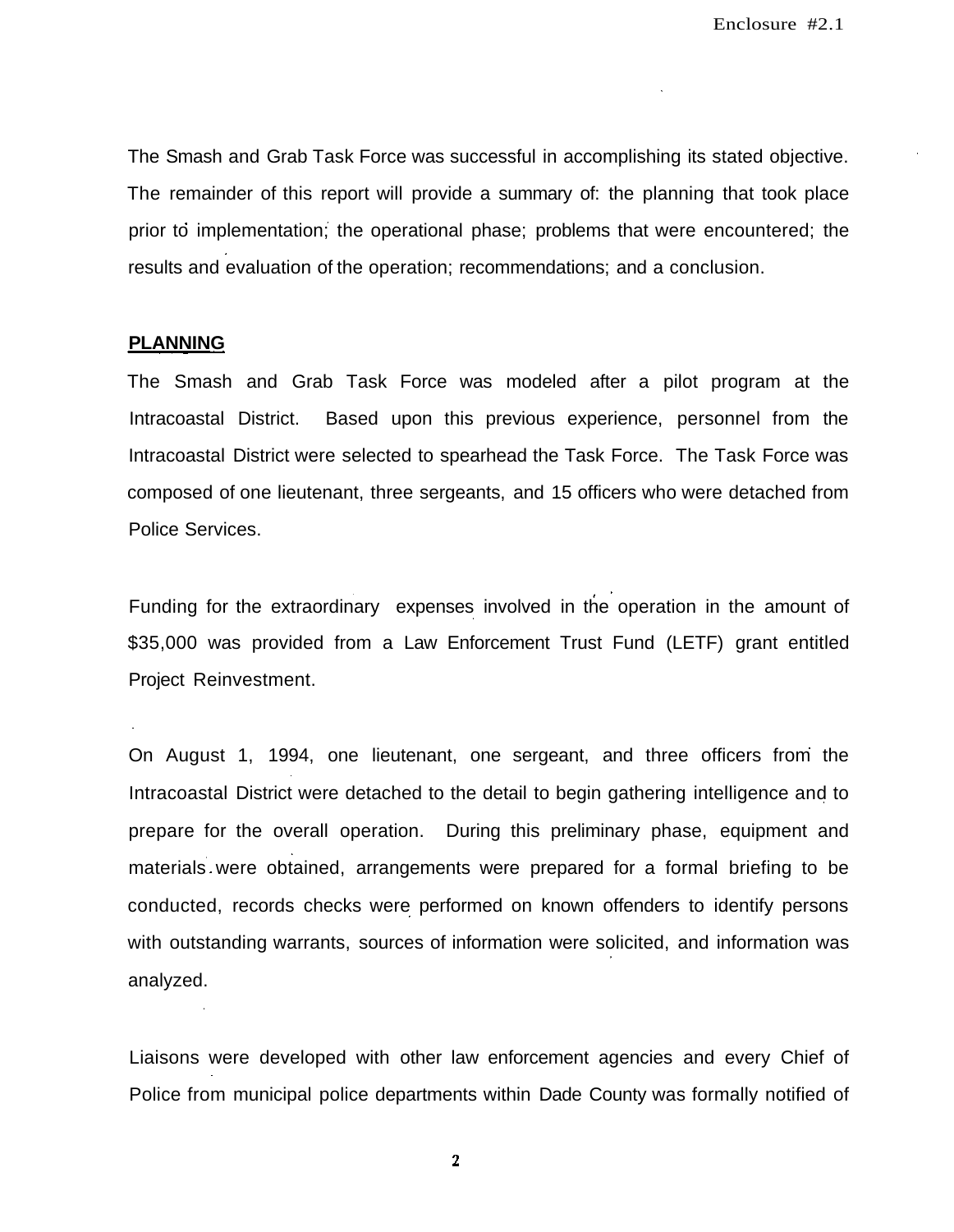the implementation from the Task Force. It was additionally requested that any information these agencies had concerning smash and grab burglaries be forwarded to the Task Force to encourage mutual cooperation.

Meetings were held with Assistant State Attorney (ASA) Howard Rosen from the Major Crimes Division, and a method was established for cases involving smash and grab offenders to be tracked by the Office of the State Attorney to ensure cases were not plea bargained. ASA Leon Botkin, Chief of the Juvenile Division, was also contacted and arrangements were made to direct file the charges on specific juvenile offenders in adult court.

The Office of Statewide Prosecution offered to aid in the investigation by exploring the feasibility of bringing charges against smash and grab offenders under the Florida Racketeer Influenced and Corrupt Organizations Act (RICO). Assistant Statewide Prosecutor Beth Blechman agreed to monitor the progress of the Task Force and to also assist if separate judicial circuits became involved in the prosecution of a smash and grab burglary.

A system for preserving intelligence was established by developing a weekly reporting process that contained data concerning the week's activities, statistical output, and new information that was received. In addition, a log was maintained which contained photographs and biographical information on arrestees which was disseminated to other law enforcement agencies through the South Florida Investigative Support Center.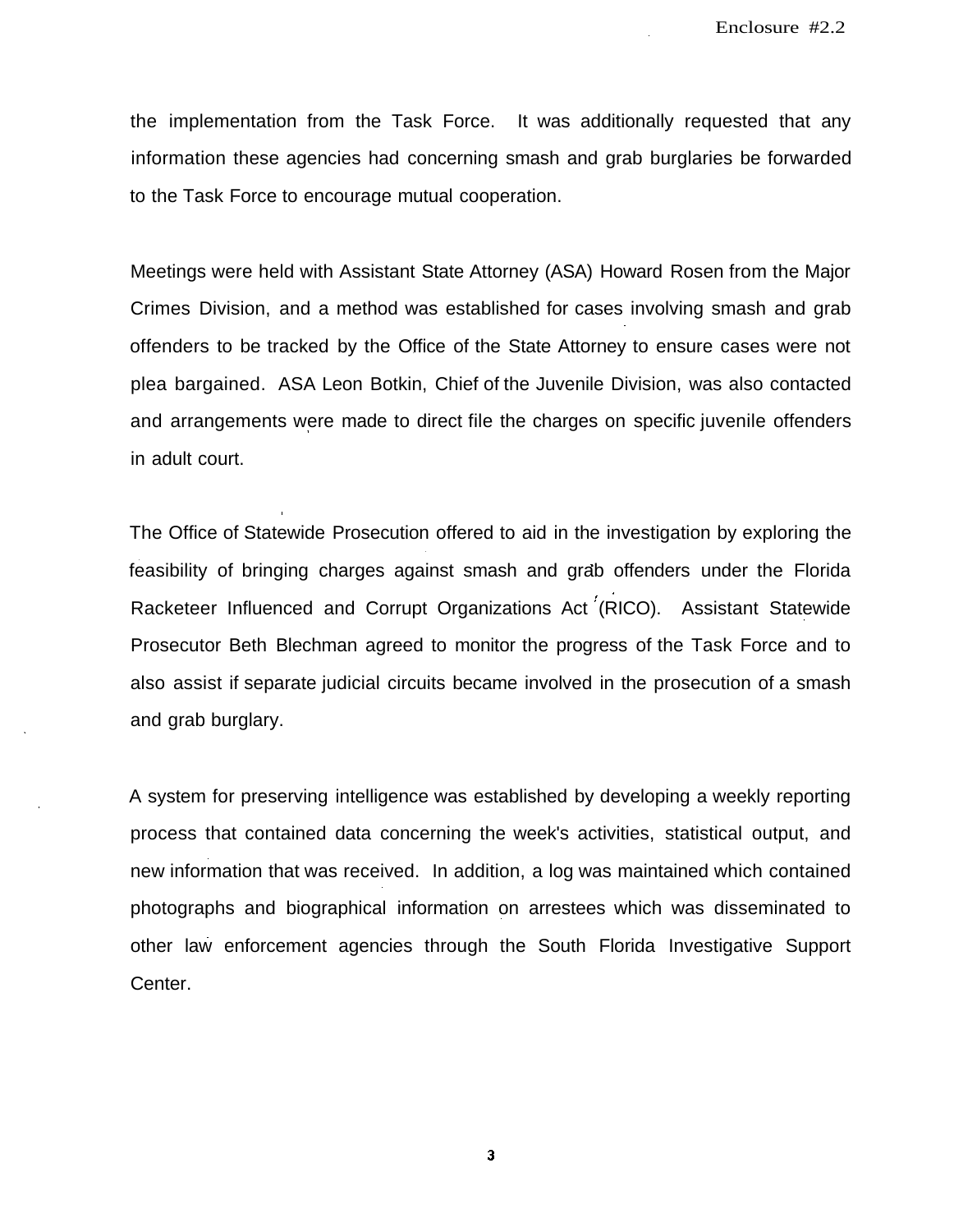Enclosure #2.4

investigators assigned conducted intensive interrogations of arrestees to lead to the identification of other offenders, and to attempt to develop confidential informants. Numerous previous smash and grab burglaries were successfully closed based upon arrestees<sup>1</sup> statements and other supporting evidence, such as: videotapes, fingerprints, or other reliable proof. This was a time consuming process but served to enhance the effectiveness of the Task Force.

A great deal of intelligence information was accumulated by the Task Force. The main sources of information were: other police agencies in the tri-county area, retail and security specialists from businesses, Crime Stoppers, the South Florida Investigative Support Center and through extensive interviews with cooperating subjects. An Intelligence Report has been prepared that summarizes much of this information. Some of the intelligence is worthy of special mention.

The smash and grab burglars group at four distinct areas and proceed from those locations to commit their crimes at businesses primarily located in Dade, Broward, and Palm Beach counties. The majority of the crimes have historically taken place in Dade County. Many of the burglars are, or were robbery subjects, who have turned to smash and grab burglaries because the crime is financially lucrative, and the potential for being incarcerated for a lengthy period of time if apprehended is considerably less. These offenders are also commonly the same persons who are involved in "grab and run" type thefts that are occurring with increasing frequency. The potential for violence during confrontations with police, security personnel, or civilians is also increasing as indicated by recent crimes where firearms were present and where actual threats or attacks were utilized against security guards.

The Task Force initially avoided publicity for fear the smash and grab offenders would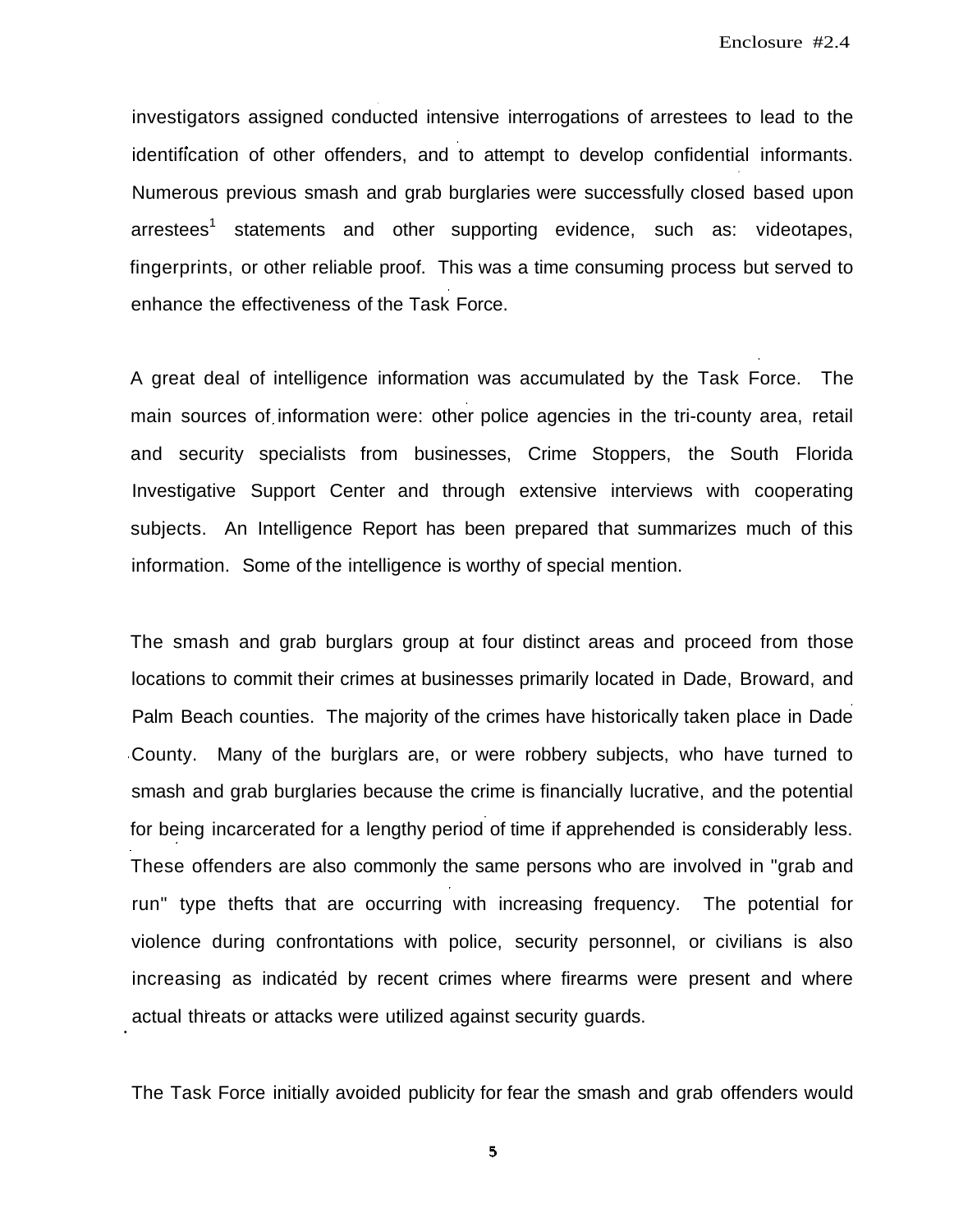become aware of the Task Force and avoid detection. Toward the end of the operation efforts were made to attract media attention by granting interviews and making a press release. One newspaper article was published after an interview was given to a reporter from the Ft. Lauderdale Sun Sentinel. In addition, a Channel 6 reporter interviewed and rode with Task Force members which resulted in a favorable report appearing on two consecutive nights. Task Force personnel also contacted representatives from the retail community and informed them of the results of the Task Force investigations.

## **PROBLEMS ENCOUNTERED**

In the beginning of the operation it was anticipated that the investigators would be able to develop a nucleus of confidential informants to provide valuable information. It was soon discovered, however, that the lack of threat of lengthy imprisonment for committing retail burglaries removed the incentive to  $\overline{c}$  cooperate. Attempts to utilize continuing criminal enterprise or RICO statutes to access stronger sentencing proved to be generally futile, as these crimes lacked the type of organization required to make those statutes applicable. Reliable sources of information were difficult to cultivate.

Another problem in using confidential informants arose when the burglars were not willing to share information concerning planned smash and grabs with parties who were not going to accompany them to commit the crime. While the investigators could have inserted an informant into a group committing a burglary, a host of liability issues and the danger of being forced to reveal the source during discovery proceedings dictated that the Task Force members not use this approach.

Mobile surveillances of known offenders were not productive. No opportunities to install mobile tracking devices were present and these youthful offenders proved to be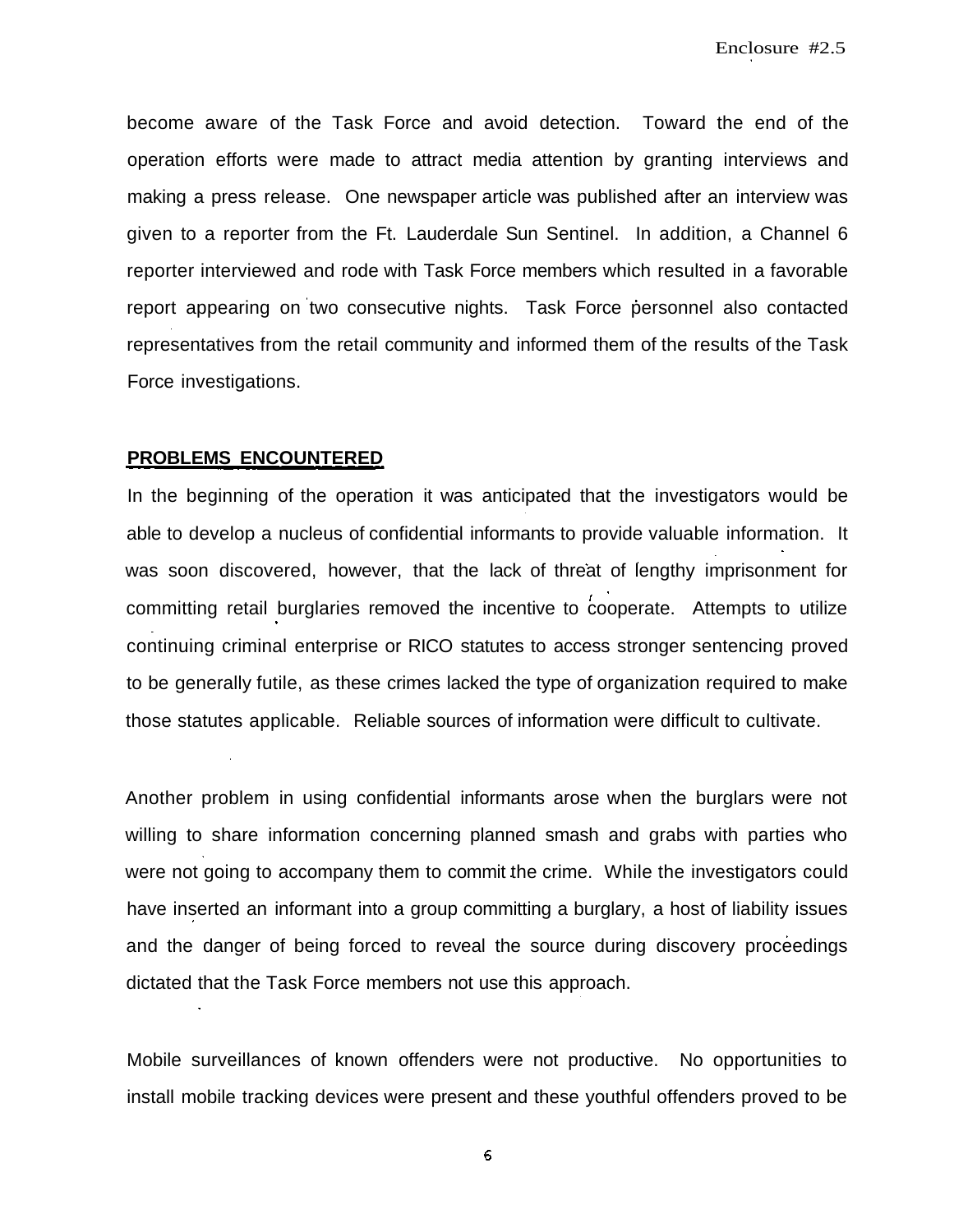surprisingly alert to being followed. Despite the use of undercover vehicles and surveillance techniques, it was virtually impossible to avoid detection because of the paranoid characteristics of juvenile offenders driving stolen vehicles in neighborhoods in which they are intimately familiar.

Follow-up investigations were hampered by the oftentimes poor quality of photographs available from surveillance cameras installed by businesses. These cameras are commonly video cameras and they do not produce enough lines of resolution to be photographically enhanced to the point where subjects captured on tape can be identified. This problem has been partially addressed by advising retailers of the problem at the regularly scheduled "Operation Icebreaker" meetings attended at the South Florida Investigative Support Center. It has been suggested they consider investing in rapid still photographic equipment in future security equipment installations.

### **RESULTS/EVALUATION**

At the conclusion of the operation, the Task Force was responsible for making a total of 108 arrests (96 felony arrests and 12 misdemeanor arrests). Many of the arrestees had multiple outstanding warrants or juvenile pick-up orders that resulted in 98 message recoveries on persons. Stolen vehicle recoveries numbered 18, with an estimated value of \$240,000. Other stolen property was recovered with an estimated value of \$7,500. Additionally, two handguns were impounded.

Old cases involving smash and grab burglaries that occurred prior to the inception of the Task Force totaling fifty-four, were closed. These numbers will increase as the investigators continue to close old cases after the conclusion of the Task Force based upon information already developed.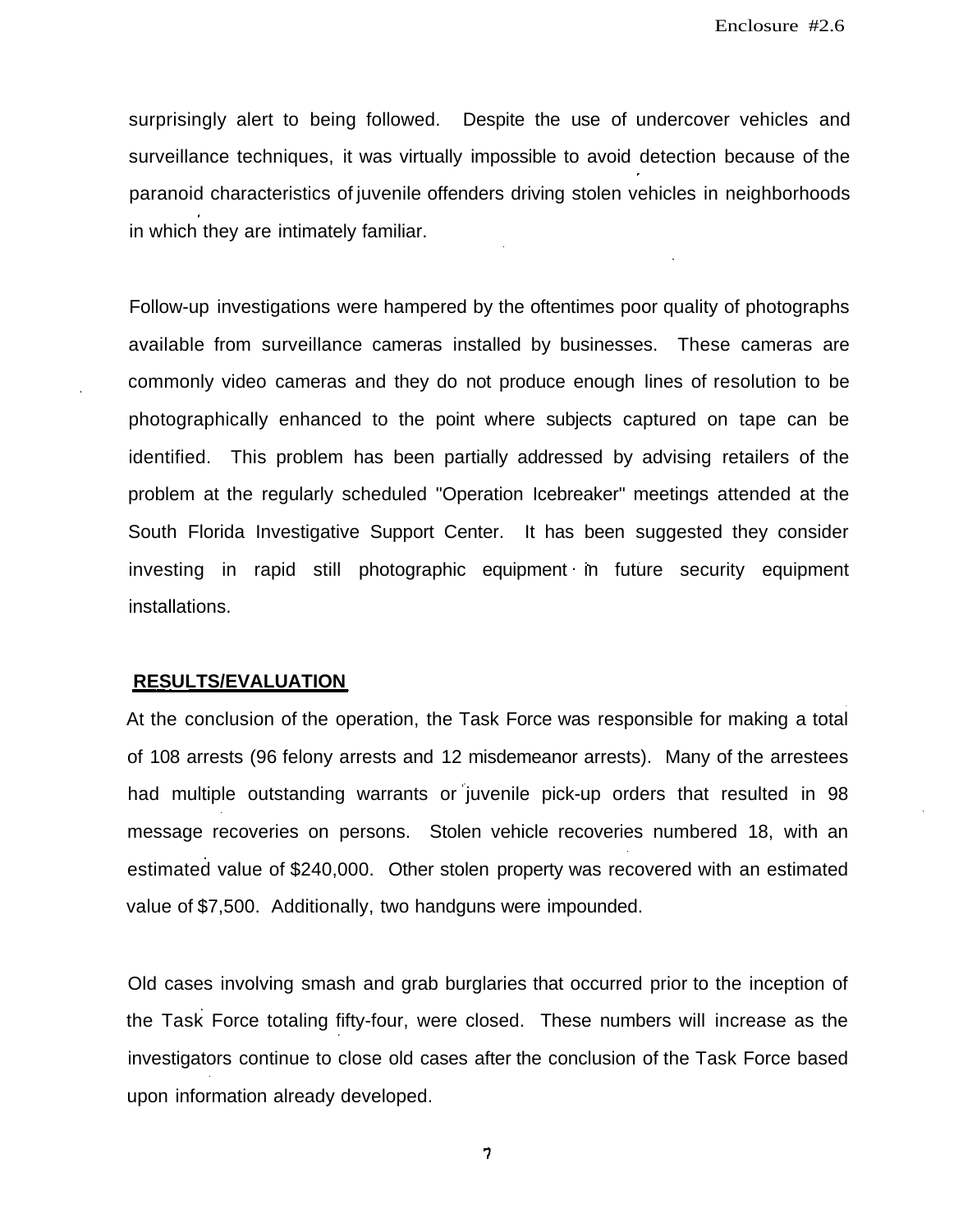The stated objective of the Task Force was to reduce the number of smash and grab burglaries in unincorporated Dade County. Chart 1 depicted earlier in this report, illustrated a portion of the below listed data and displayed the frequency of smash and grab burglaries in the various districts before the implementation of the Task Force. Also listed below is the number of smash and grab burglaries that occurred in those same areas during the period of time the Task Force was operational.

|            | 08/01/93 to 08/14/94 | 08/15/94 to 11/01/94    | Total            |  |
|------------|----------------------|-------------------------|------------------|--|
|            |                      |                         |                  |  |
| District 1 | 5                    | 1                       | 6                |  |
| District 2 | 0                    | $\boldsymbol{0}$        | $\boldsymbol{0}$ |  |
| District 3 | 29                   | $\overline{\mathbf{4}}$ | 33               |  |
| District 4 | 9                    | $\boldsymbol{0}$        | 9                |  |
| District 5 | 50                   | $\overline{2}$          | 52               |  |
| District 6 | 44                   | 6                       | 50               |  |
| District 8 | 10                   | $\boldsymbol{0}$        | 10               |  |
|            |                      |                         |                  |  |
|            | 147                  | 13                      | 160              |  |

Analysis of this information reveals that in the period of slightly over one year prior to the operation, there was an average of 11.76 smash and grab burglaries-committed per month within the jurisdictions of our districts. During the time the Task Force was operational that average dropped to 5.2 per month. This represents a 56% reduction in smash and grab burglaries. A memorandum is included in this report that details the methodology used to compile this data.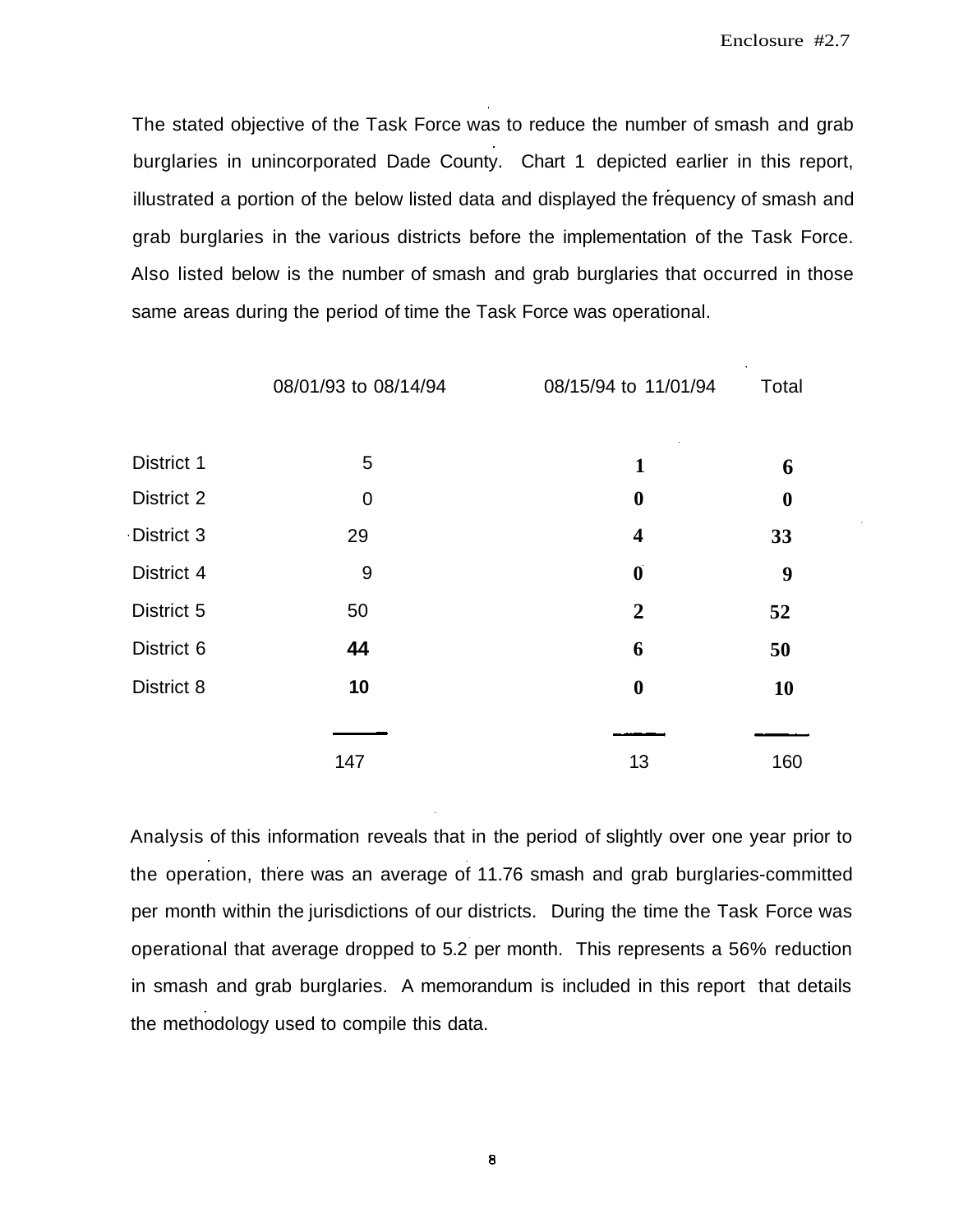Criminal Intelligence Analyst Frank Fahringer, from the South Florida Investigative Support Center, states that during the period from August 1, 1993, to August 1, 1994, there were 62 smash and grab burglaries reported to the Center that occurred in Broward and Palm Beach counties. This represents an average of 5.17 burglaries per month. From August 1, 1994, through November 7, 1994, only two burglaries were reported to the Center, for an average of.6 smash and grab burglaries per month. These figures only reveal statistics on these types of burglaries reported and may not be entirely accurate, but certainly seem to indicate a clear trend.

The expenditures from the LETF Grant are listed below and reveal the costs associated with the project:

| Overtime                    |     | \$2,646.92\$ |
|-----------------------------|-----|--------------|
| <b>Vehicle Rentals</b>      |     | \$3,788.86   |
| <b>Telephone Rentals</b>    | \$. | 1,492.33     |
| <b>Beeper Rentals</b>       | \$  | 407.98       |
| Other Expenses:             |     |              |
| (Invoices, Red-lines, etc.) |     | \$1.141.00   |
| <b>TOTAL LETF COSTS</b>     |     | \$34,477.09  |

The assistance of the State Attorney's Office (SAO) was invaluable and the prosecutorial aspect of the cases was handled very well. The SAO monitored each arrest and, to date, each one has been filed successfully. Furthermore, many of the juvenile offenders who have abused the already weak system have been or are undergoing the bind-over process to adult court. The attention given to this Task Force by prosecutors was extremely important and thus far has been successful. The personnel assigned to the Task Force sincerely dedicated themselves to the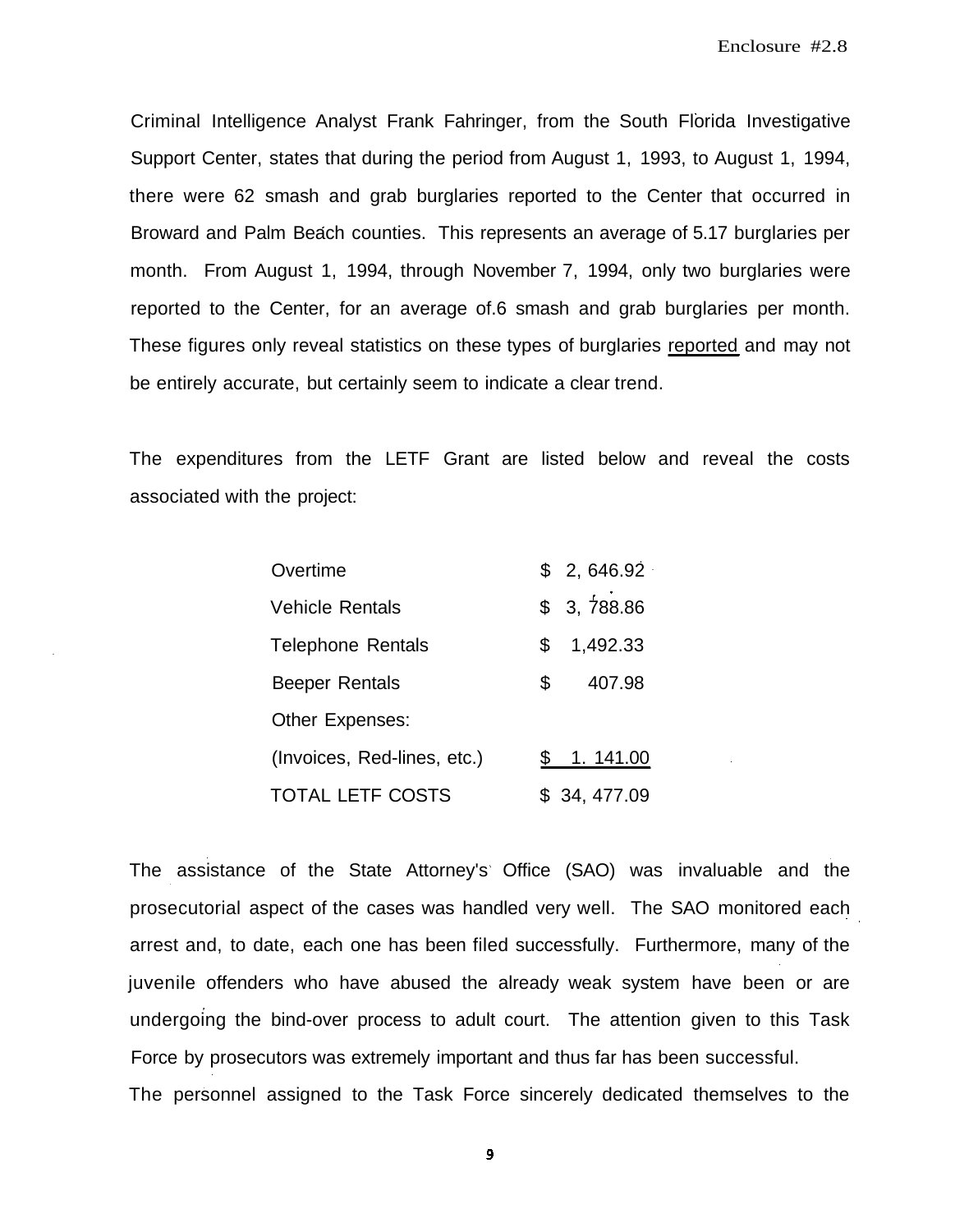project. The supervisors conducted themselves professionally and the officers efforts were truly worthy of commendation. A special evaluation is being prepared for each participant documenting their performance during their detachments.

## **CONCLUSION**

The accomplishments of the Smash and Grab Task Force have demonstrated the level of success that can be obtained by maintaining constant pressure and efforts toward disrupting identified criminal activity.

On November 2, 1994, members of the Task Force met with Special Agent Supervisor Lance Newman and Special Agent Leslie D'Ambrosia from the Florida Department of Law Enforcement (FDLE). Also present was Assistant Statewide Prosecutor Beth Blechman. The purpose of the meeting was to provideTDLE with the intelligence that Task Force personnel have accumulated so they could examine and analyze the material to determine if it would be feasible to pursue a criminal enterprise investigation under the Florida RICO. Act. If FDLE elects to conduct such an investigation, it would only center on one group of smash and grab offenders that have displayed a unique form of organization that may make the RICO statute applicable.

At this point it is suggested that we wait to assess the level of permanence the impact of the Task Force will have. Should the future patterns of smash and grab activity again increase, it is recommended the alternatives presented in this report be reexamined to meet the needs of the community we serve.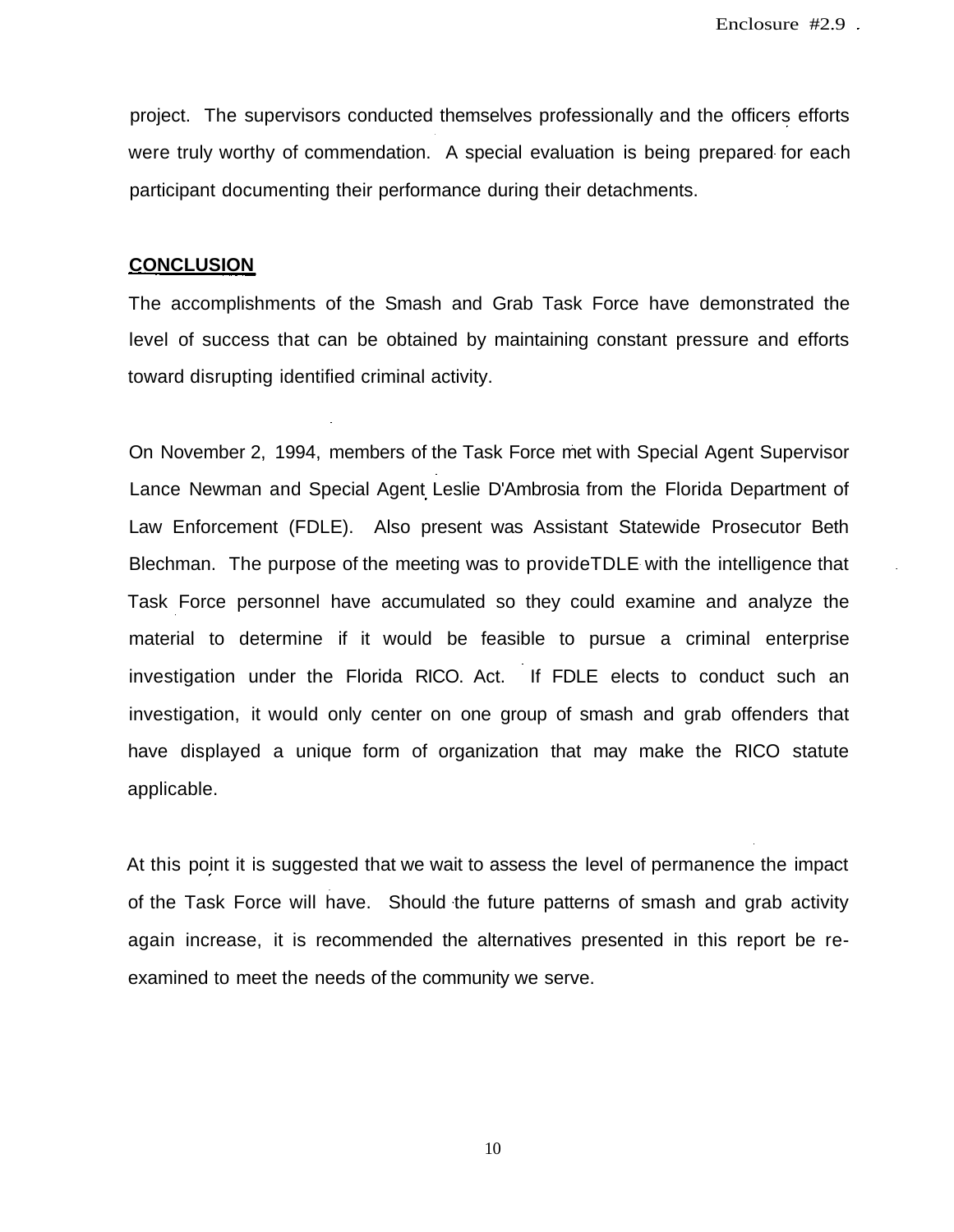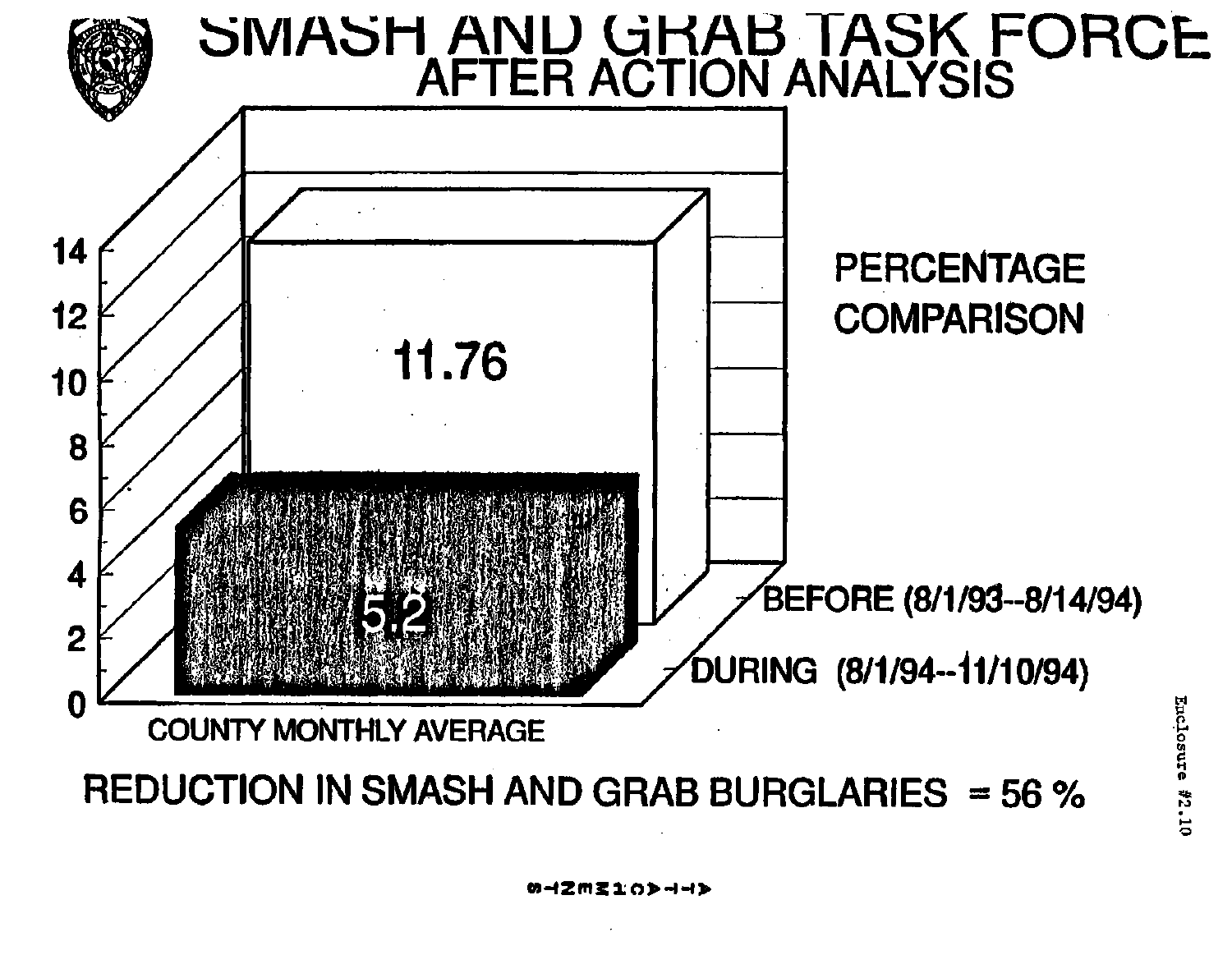R

**Metro f)srta Police Department flaiesb, And Grab Task Force Intelligence Beport- Mnvemhar 13, 1994**

**This Intelligence Report contains information concerning tha configuration and modus oparandi of groups committing ratail smash and grab burglarias in Dade, Brawird, and Palm Batch Countias.**

#### **I. Charactaristicst**

- **A. Group Origins Although thasa groups lack organisation, there ara four specific geographical cxeas that th«y originate froot**
	- **1. Overtown IW 20 to 11 Street from 3RD to 1ST Avenue.**
	- **2. Overtown HW 12 Street to 8 Street on 7 Avenue.**
	- **3. Brownsville HW 46 Street from 23RD to 24TH Avenue.**
	- **4. Liberty City NW 68.to 61 Street from 12TH to- 14TH Avenue.**

#### **B. Demographics**

- **1. African Americans**
- **2. Approximately 85 % ara juveniles.**
- **3. Approximately 90 % are male offenders.**
- **C. Group Sice There are over 180 identified offenders. Specific individuals involved are constantly changing as people are incarcerated, relocate, move onto other types of crimes, or cease to be ^ involved for other reasons. The sice of groups that respond to commit g individual burglariaa can range from 20 people to two. Current trends M Indicate smaller groups are becoming more popular. C**

**II. Vehicles Used in Burglariest £ Different groups utilise separate methodologies, but all groups use P** atolen vehicles to commit the burglaries. One Overtown faction prefers **... ... ... ...**<br>to strictly use recently stolen vehicles. Other groups may hide stolen ... ... ... **to strictly use recently stolen vehicles. Other groups may hide stolen § vehicles nearby and continue to use them until recovered. The vehicles are primarily stolen from rental agencies, Miami Beach, Miami Lakes, ^ and the Jackson Memorial Hospital areas. The vehicles most favored are Caravans, other Chrysler products (particularly Lebarons, Dynasties, and Acclaims), Hondas, and cargo vans.**

**III. Method of Entry:**

**The most common method of entry is by driving vehicles through doors, shutters, gratings, or glass. Offenders also pry open fire doors or throw objects through glass windows and doors to enter. Many subjects are known to carry bolt cutters to assist in entry.**